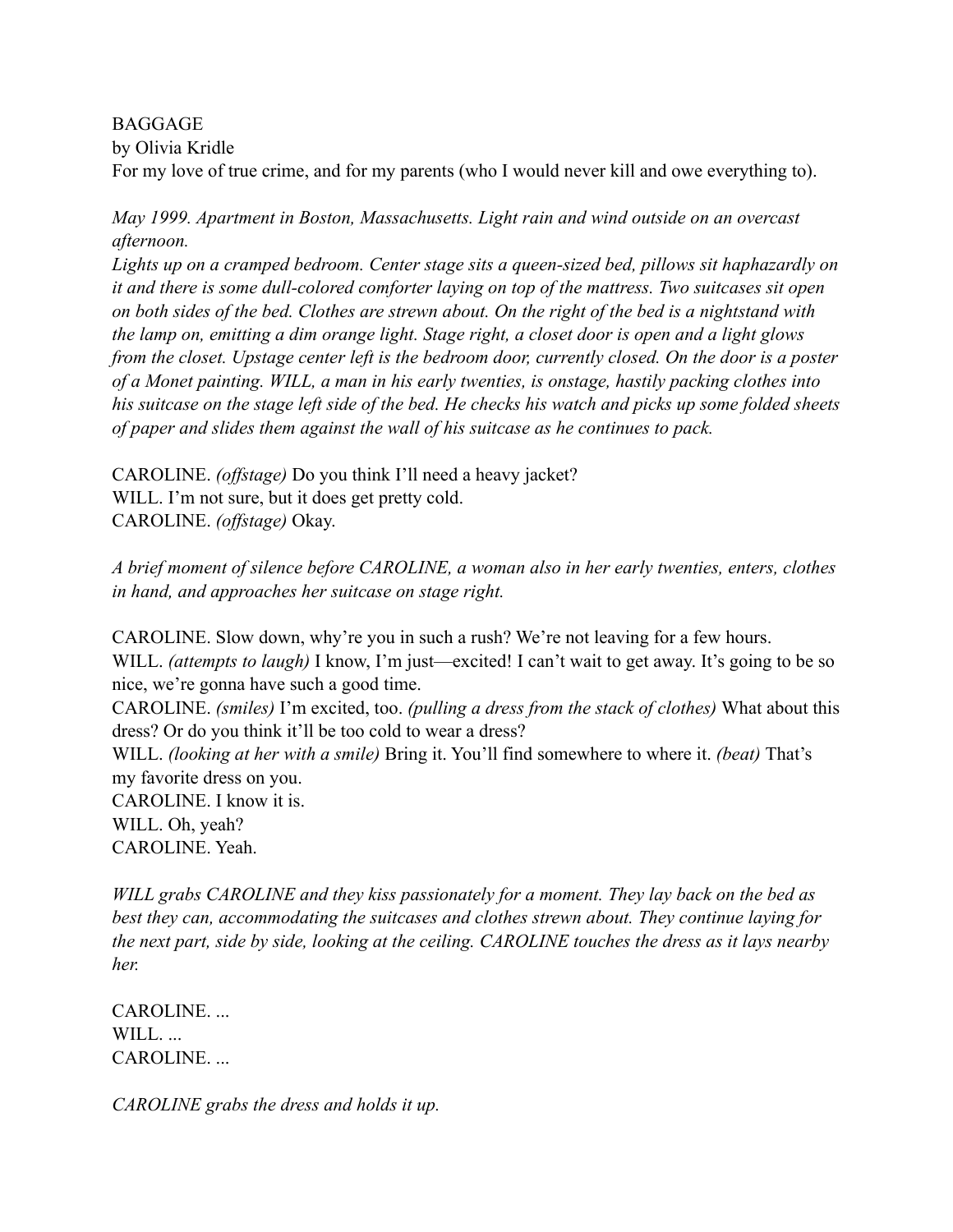CAROLINE. Do you remember the first time I wore this?

WILL. At that party, the one where you slipped and fell. And then I had to carry you outside and get you ice for you 'cause you hit your head. But they didn't have ice, so we just used cold beer bottles.

CAROLINE. *(laughs)* Good memory. God, that was so embarrassing. *(pause)* You know I still have a little scar from it.

WILL. Really? Where? CAROLINE. *(lifting her leg and searching)* Riiiight there. See it?

*WILL sits up and holds her leg to get a better look.* 

WILL. I didn't even know you had scratched yourself. CAROLINE. Yeah, I didn't know until the next day. I had a little blood trail down my leg. So gross.

WILL. You're such a baby about that stuff. CAROLINE. *(jokingly offended)* I am not. WILL. *(poking fun)* Yeah, you kinda are.

*CAROLINE sticks her tongue out at WILL. WILL, still holding CAROLINE'S leg, starts to squeeze her calf. It tickles her, making her squirm and laugh. She jumps around and he won't let up. They're both laughing.* 

CAROLINE. *(overlapping)* Oh my god! Stop! It tickles! No! Stop! WILL. *(overlapping)* Sorry, what was that? "It feels good"? Ok, I'll keep going then!

*CAROLINE sits up, shaking her leg around, trying to get out of WILL's clutches, but before she can get away, WILL kisses her again, more nonchalantly and lovingly. After a moment, CAROLINE breaks the kiss. They look at one another, content.* 

CAROLINE. So, what did you plan for us to do while we're there?

WILL. Well, I have a couple ideas, but we can do whatever you want. You're the one that's always wanted to go.

CAROLINE. But, I want to hear what you planned. You've been so excited about it. *(pause)*  Pleeeease?

WILL. Alright, alright. There's a lot of things we can see. We can do all the touristy things and go see the Tower of London and the palace and the Abbey. Or we can go to the countryside and see Stonehenge. But, we can do anything you want. I want this trip to be for you, you know...to get your mind off things. It's not like anyone's gonna stop you.

*WILL begins packing again, but watches her as he continues to pack. She is sitting quietly, something is clearly weighing heavily on her mind. WILL hesitates, then sits next to her, putting his arms around her in an attempt to comfort her.*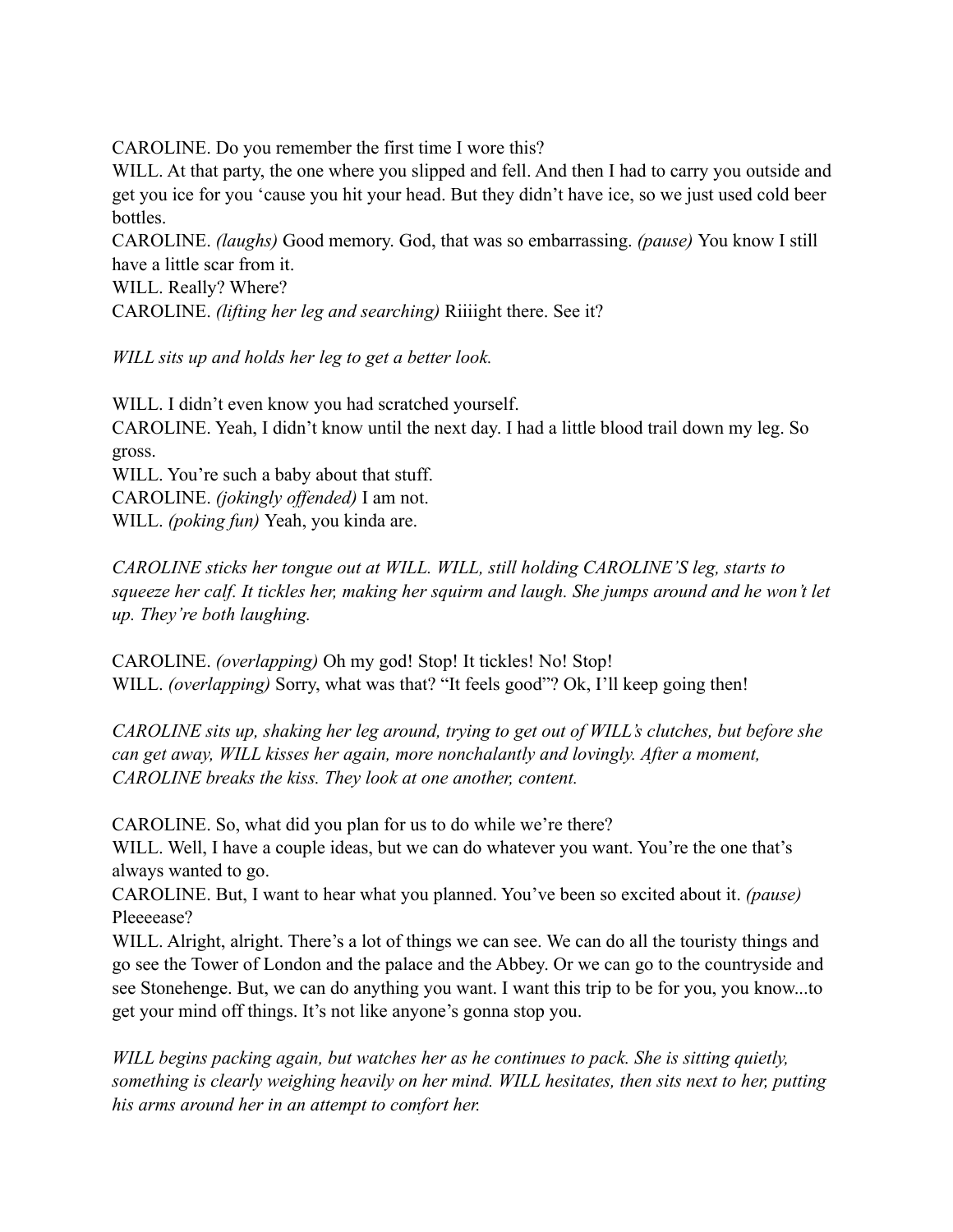WILL. Care?

CAROLINE. ...

WILL...

CAROLINE. This—what you've planned—is so wonderful. But I feel like I should stay here... WILL. Why?

CAROLINE. It's just—I don't think it's a good idea.

WILL. Why wouldn't it be?

CAROLINE. People would think it's weird for me to just leave on vacation out of nowhere. WILL. It's not out of nowhere, you need time away to process everything. People will get that.

You're their daughter, you're the closest one to it.

CAROLINE. I am "processing it". It's just a lot to handle.

WILL. Exactly. It's not going to do any good for you to stay here right now. There's nothing here for us—you. Sorry.

CAROLINE. But what if we hear news about what happened, about who did it? What if the police need us? I don't know if it's a good idea to be leaving the country right now. I just think it's better if—

WILL. It's been three weeks and the police are still investigating. Nothing new has come out yet. I'm sure a couple weeks away isn't going to do too much harm. It's not like they need us— CAROLINE. But I need to be here! I need to hear it first. I don't want to be hearing it from some news channel or over the phone or something.

WILL. Whoa whoa, why are you getting so freaking out right now? You were so excited— CAROLINE *(composing herself)* They're my parents, Will. And they were killed by some some monster. So I'm sorry for thinking I want to stay here and get some answers firsthand. I just think it's a little ridiculous if you really expect me to just shake this off and go have a super fun vacation and act like nothing is happening.

WILL. Nothing good is going to come out of staying here. You need a distraction for now. And...when we come back, then you can wrap yourself up in this again.

CAROLINE. I'm already in it!

WILL. I know that.

CAROLINE. *(exasperated)* No, you don't! *(breath)* The police called a couple days ago. They said there might be new evidence, maybe even DNA. And so--so I just don't think it's a good idea to just leave town if there's about to be a break in the case.

WILL. Oh...

CAROLINE. Yeah--I wanted to tell you, but you've been so excited.

WILL. Did they say when you're supposed to hear?

CAROLINE. They said they weren't sure yet, it could still be a few days, maybe even a week. WILL. Well, we could still go...

CAROLINE. Will, seriously? I just said--

WILL. All I'm saying is that this is the only thing we've been looking forward to, and why would we just stay here and be sad when we can get out of here for a couple weeks like we planned and take a break from all of this.

CAROLINE. I can't do that. I need to stay.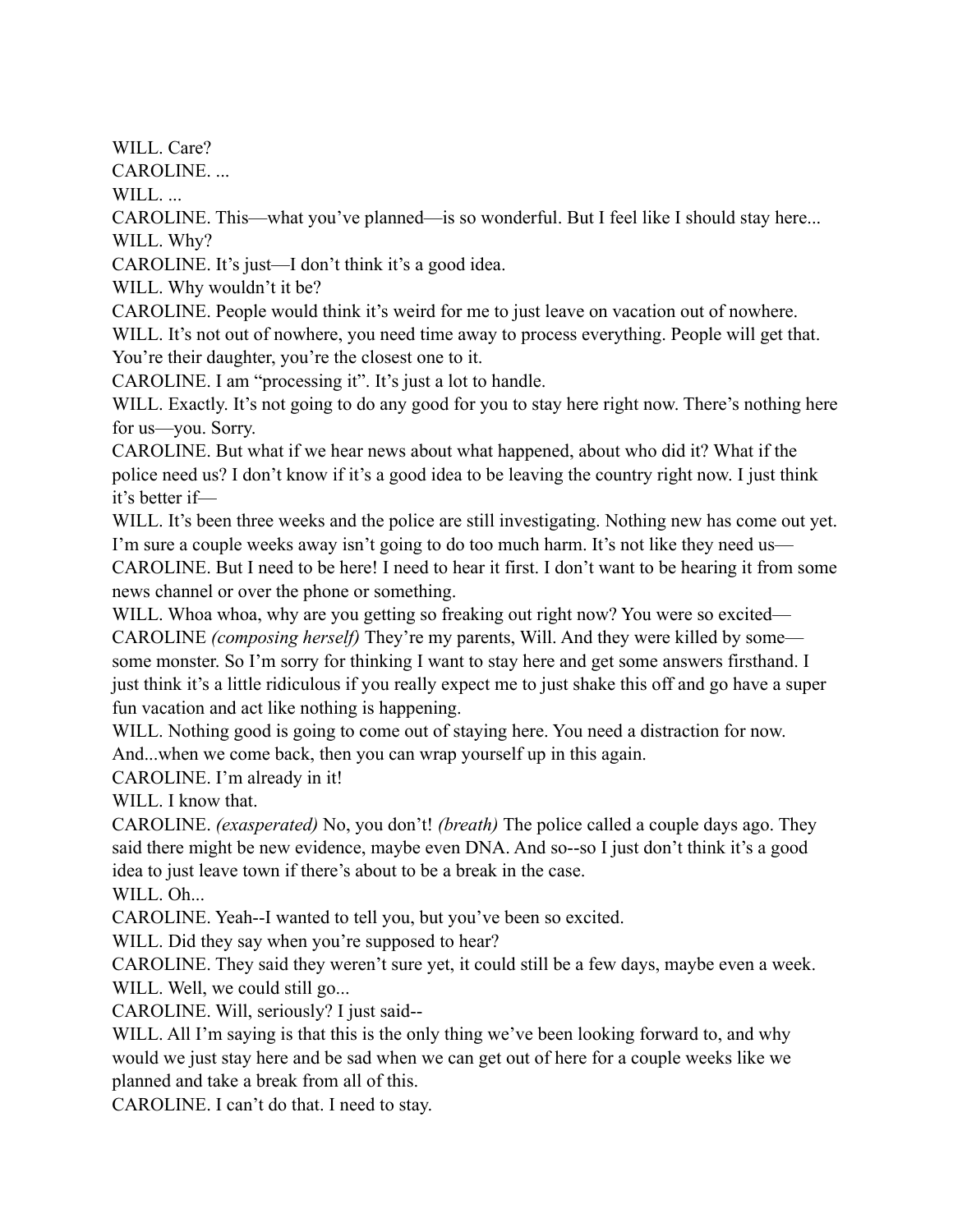WILL. I don't want everything I've been planning to go to waste. I want to go on this trip, and I want to go with you.

CAROLINE. Well, I'm not going.

WILL. Caroline...

CAROLINE. I'm. Not. Going.

WILL. *(relenting)* Fine. I'm still going to go.

CAROLINE. *(quietly incredulous)* Are you serious?

WILL. I don't know what you want me to say!

CAROLINE. I want you to stay with me and help me through this! I don't want to be by myself here.

WILL. *(pause, thinking)* I wouldn't even be gone long. Maybe it'll be better--you'll be able to give your full attention to the investigation.

CAROLINE. Please, Will. Don't go. I need you here with me.

WILL. *(pause, thinking before giving up)* Okay. I know. I understand. I can't imagine what this is like. I'm sorry. I'm here for you. I love you.

*They sit in silence for a moment as WILL holds CAROLINE. Then, he rises from the bed and picks up his suitcase, placing it on the bed in his spot. He opens it, and begins removing clothes from it. CAROLINE has composed herself and looks up at him from her seated position.* 

CAROLINE. *(quietly)* Thank you. WILL. *(forlorn, but genuine)* Of course.

*WILL picks up the clothes he's put on the bed and turns to carry them to his closet, offstage left. CAROLINE stands, preparing herself to unpack. She goes to shut WILL's suitcase and put it on the floor, but before she does, she spots the folded papers in his suitcase. Curious, she opens them and begins to read. She realizes what they are.* 

CAROLINE. *(calling offstage to WILL)* Hey, Will? Why do you have these? WILL. *(offstage)* Have what? CAROLINE. These letters?

*It is quiet. WILL reenters the room. He looks at CAROLINE and the papers in her hand.* 

WILL. *(smoothly)* You wrote them to me. Why wouldn't I keep them? CAROLINE. But why would you pack them? *(WILL is trying to find words.)* You've read these ones, right? WILL. Yeah, of course I have. I've read all of your letters. CAROLINE. So you know what these ones say. WILL. Yeah, I— CAROLINE. *(upset, reading from the letters)* "Today, my mother said that if something terrible ever happened to them, she knew I would become a worthless adventurer."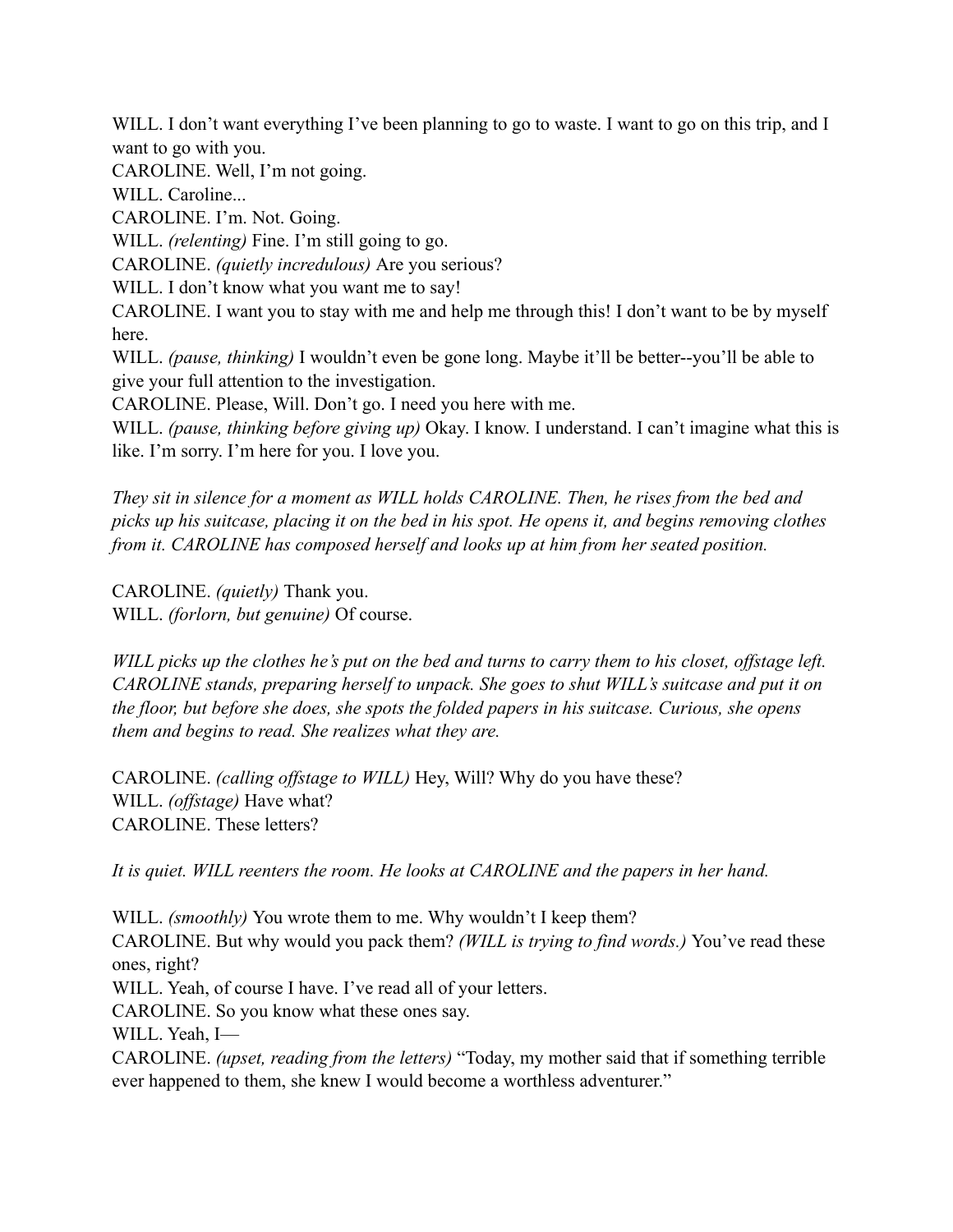*CAROLINE looks at WILL. He looks back at her, waiting.* 

WILL. *(pause)* I don't see the problem.

CAROLINE. Really? *(looking for another passage)* "We can either wait till we graduate and then leave them behind or we can get rid of them soon."

*CAROLINE looks up at WILL. He is reactionless. She continues searching for another line to read.* 

CAROLINE. "Could there be a way to control my parents, like hypnotism or voodoo, to get them to die? My obsession with the idea of them dying seems to be causing problems between them and  $I$ ..."

*They look at each other in silence.*

CAROLINE. *(impatiently)* Why do you have these in your suitcase? Of all the letters I've written you, why would you keep these ones with you?

WILL. Care, I can explain.

CAROLINE. *(scoffs)* Yeah? Please do.

WILL. I...uh...

CAROLINE. *(pause)* Why, Will?

WILL. I...I thought it would be cathartic, for you to read them. I was thinking when we were away, we could have a night where you read these letters—we could read them together—and then maybe it would make you feel better—less...guilty—I don't know. And then after we had read them, you could tear them up, burn them, just destroy them. I thought that it'd maybe give you closure or something.

CAROLINE. Why couldn't you just say that when I asked why you had them?

WILL. Really? I mean, look at how you're reacting right now.

CAROLINE. Like a human being?

WILL. I was trying to gauge how you'd respond.

CAROLINE. Like I'm some experiment? And what, you didn't expect this?

WILL. No. You've been so quiet, so sad. I didn't expect you to get so upset about it. But, I see now I was wrong.

CAROLINE. Yeah. You were. You really thought me reading all of these things I've written about my parents would make me feel better?

WILL. I thought, maybe—

CAROLINE. It wouldn't.

WILL. How do you know?

CAROLINE. I just do! Because it doesn't make me feel better having read them just now.

WILL. They were your words. I didn't know how you were feeling. I didn't know if you felt guilty or something.

CAROLINE. Then why didn't you just ask!

WILL. Well, I thought the change of location would maybe distance you from—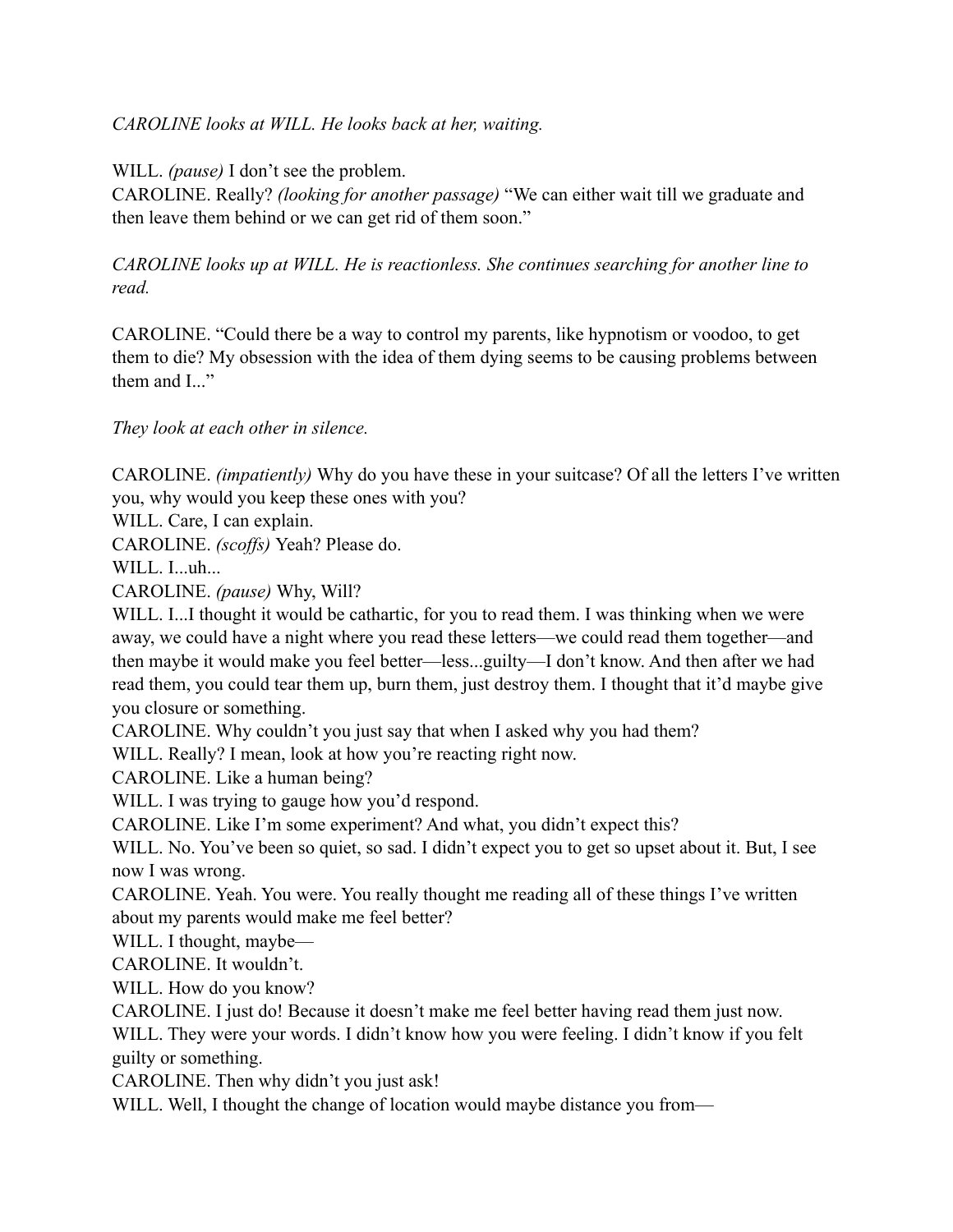CAROLINE. What the fuck were you thinking, Will. WILL. I'm sorry, Care. I really didn't think you'd get this worked up about it. CAROLINE. No? WILL. No. I wouldn't have packed them if I thought they wouldn't have helped you. CAROLINE. Well, if you think getting rid of them would help me so much, why don't we just do it right now?

## *CAROLINE goes to tear the letters, but WILL grabs her wrists and stops her.*

CAROLINE. What are you doing? WILL. Stop. CAROLINE. Let go of me, Will. *(no release)* Will, let go. WILL. Stop. CAROLINE. Get off. WILL. No. CAROLINE. What is happening? WILL. I'll let go if you stop. CAROLINE. What— WILL. Give me the fucking letters NOW, Caroline. CAROLINE. You're scaring me, Will. *(pause, no release)* Stop it. You're hurting me. WILL. Please. Just give me the letters.

*CAROLINE lets the letters slip out of her hands. WILL releases her quickly and picks up the pages, smoothing them out a bit before folding them neatly and pocketing them carefully.* 

CAROLINE. Why are those suddenly so important to you? You were excited for me to burn them a minute ago.

WILL. I just think now isn't the right time to do it.

CAROLINE. Why not?

WILL. Because you're upset! You're not in the right headspace for closure.

CAROLINE. "Right headspace"? What kind of bullshit is that?

WILL. I just mean you shouldn't get rid of this stuff just because you're mad. You have to let it impact you.

CAROLINE. Why are you acting like some therapist? Like you can just read my mind? WILL. Because I know you.

CAROLINE. Well, you know what? It has "impacted me"! It's made me feel gross and angry. So why not tear them up? Maybe it'll make me feel better afterwards and then you can be right! WILL. That doesn't have anything to do with this.

CAROLINE. Oh, yeah?

WILL. Yes. It doesn't.

CAROLINE. I'm not so sure.

WILL. *(pent-up frustration)* God, you're just like your mom sometimes. You know that, right? CAROLINE. *(taken aback)* What does that mean?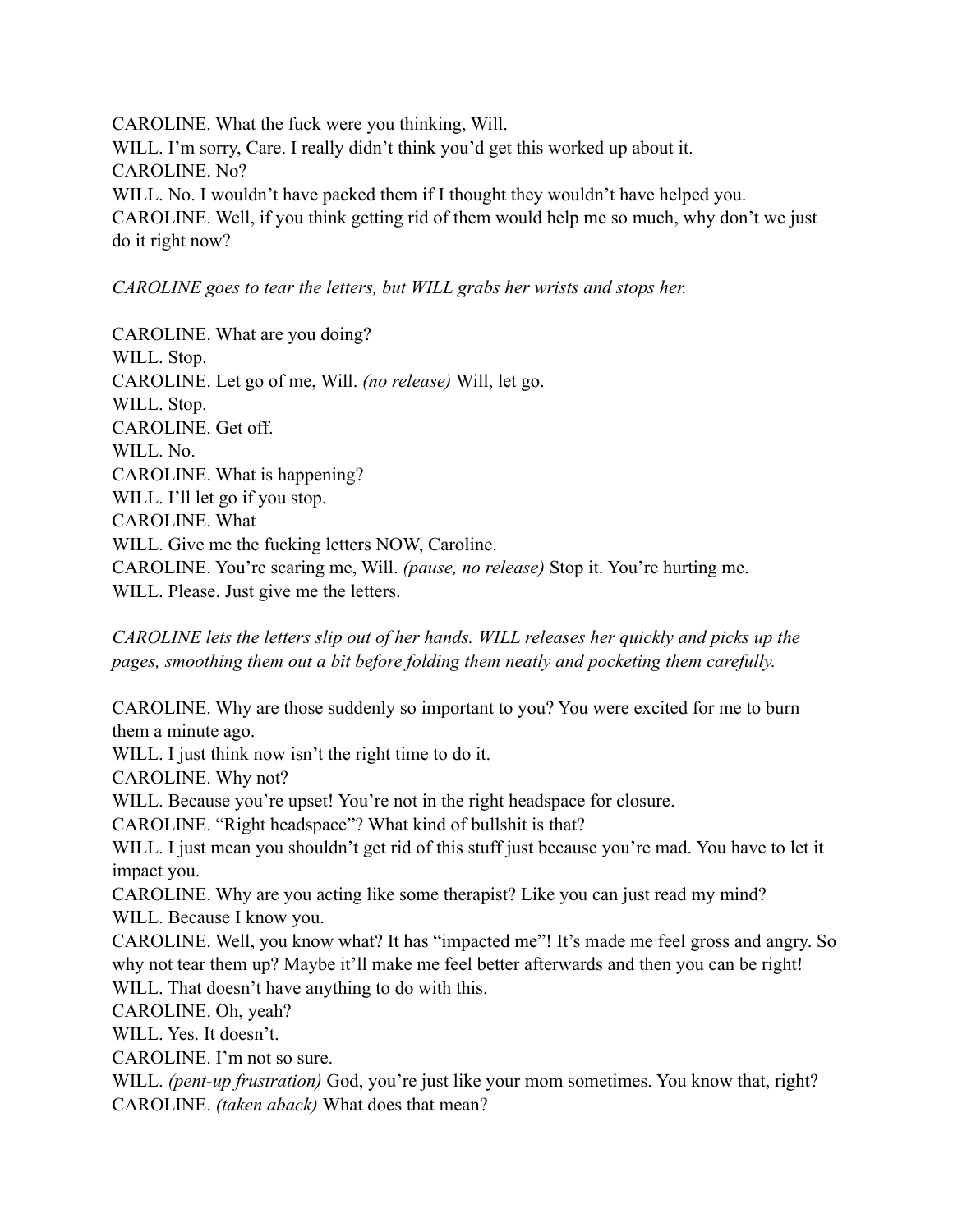WILL. Nothing.

CAROLINE. No. What? I wanna hear it.

WILL. It means you both always have to blow things up and make them bigger than they are. Not everyone has to have a hidden agenda all the time.

CAROLINE. Wow.

WILL. Oh, come on, Care. I didn't mean it to be mean. You know that.

CAROLINE. Do I?

WILL. You both just overreact and let everything get to you.

CAROLINE. ...

WILL...

CAROLINE. Where do you get off thinking that you can say something like that about me? And my mom! She's fucking dead, Will. Someone stabbed her to death. You don't get to say shit like that about her. That's my mom!

WILL. How much of a mom was she to you, really?

CAROLINE. *(pause)* What?

WILL. You told me so many stories about growing up, about how controlling she was and how you hated being around her—

CAROLINE. She's still my mom, Will. Just because I said those things and felt that way doesn't mean I didn't love her.

WILL. I know, but—

CAROLINE. You're being insensitive. You don't understand how hard this is.

WILL. *(frustrated)* Well—well, what about your dad?

CAROLINE. What about him?

WILL. You were always saying that he was rough with you, especially when you did something wrong—

CAROLINE. He just wanted me to do well. He was in the army, it makes sense—

WILL. It's not an excuse for him to hit you, Caroline. *(WILL is now boiling in anger.)* Nobody should be allowed to lay a hand on you or think they can control you. This is your life.

CAROLINE. I know that—

WILL. You shouldn't be hurting so much over these people.

CAROLINE. My parents.

WILL. I know that. But does it matter who it is? If someone treats you like shit, you shouldn't let them.

CAROLINE. They weren't shitty to me. They were just being parents, Will. They made mistakes and weren't always nice all the time, but they're my parents.

WILL. My parents never hit me. Never laid a hand on me. It's bullshit that you think that the shit they put you through is them just being parents. It's abuse.

CAROLINE. *(trying to process)* What is happening right now?

WILL. I'm just saying that them being your parents is not an excuse to accept cruelty.

CAROLINE. You're being ridiculous. It wasn't cruelty—

WILL. Am I? You told me once that your dad slapped you and locked you in your room all day for getting a C on an exam—

CAROLINE. And I never got a C again!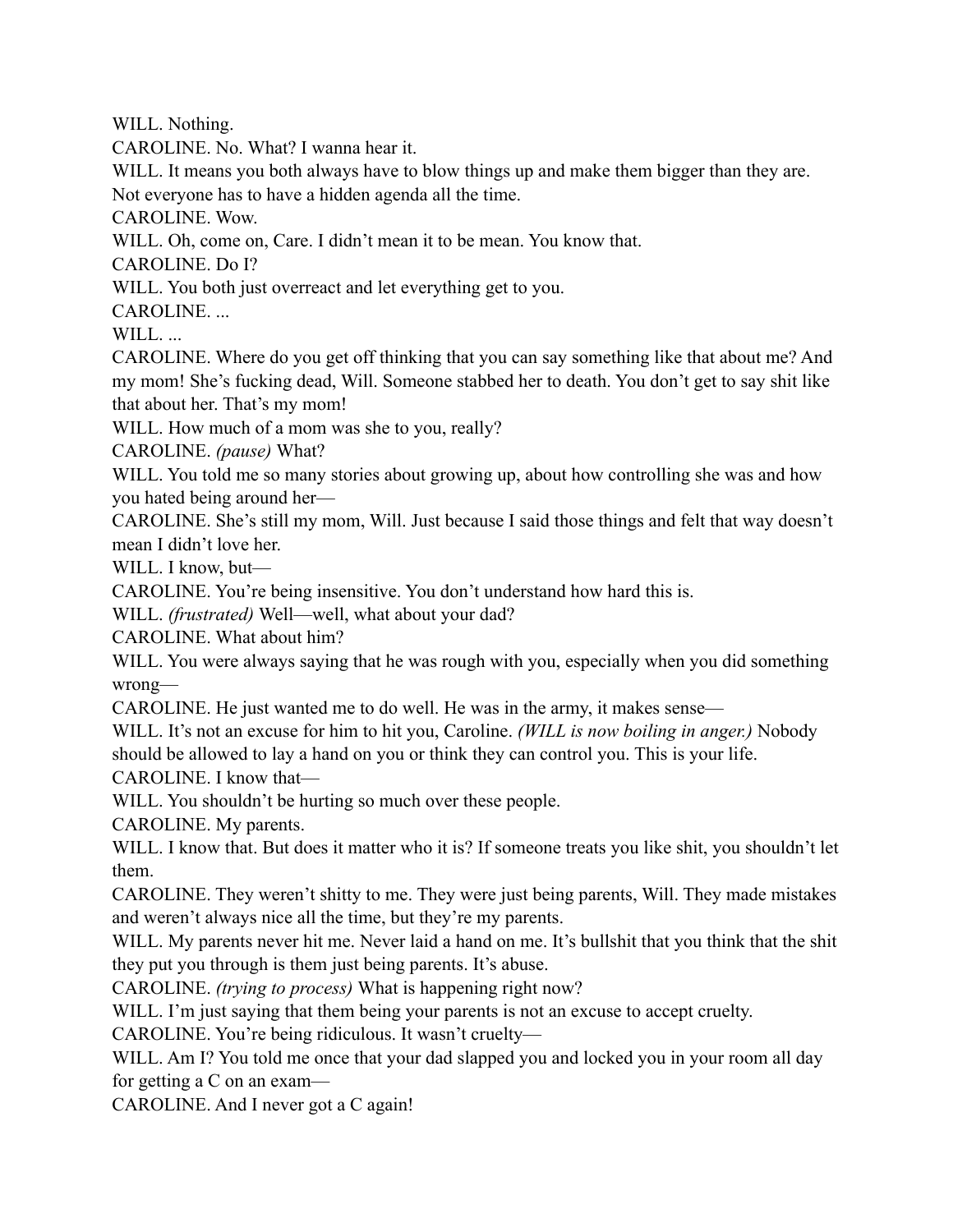WILL. That's not the point. You told me your mom once burned you with her cigarette because you snuck out of the house to hang out with your friends.

CAROLINE. Ok, you're right, that one isn't good, but—

WILL. And a month ago, you came home crying to me after seeing them because they told you they weren't paying for you to be "some poor writer" and they had taken your story from your hands and ripped it to shreds in front of you and then threw it in your face. Remember how heartbroken you were? And how you stayed up all night crying and telling me you were going to get away from them as soon as you had the chance? *(pause)* How can you just accept it? These people didn't care at all about you or your wellbeing. They just used you as a trophy. Like if they had a daughter that lived up to their standards and whatever they wanted her to, they'd have something to show for themselves.

CAROLINE. Just stop it, would you? You're the one that's being cruel.

WILL. I'm just trying to tell you that you deserve to be treated better. You deserve to be treated kindly and with respect and you should get to live your own life.

CAROLINE. I know that.

WILL. So why would you defend these people?

CAROLINE. "These people" are my parents, Will. They're not some fucking strangers I met on the street.

WILL. Well, they may as well be!

CAROLINE. Well, they didn't deserve to die! Maybe they were awful and there were times that I hated them, but I don't think—

WILL. Enough. I don't wanna talk about this anymore. We clearly don't see eye-to-eye on this. CAROLINE. What? So you think my parents *deserved* to be murdered?

WILL. No.

CAROLINE. Tell me the truth, Will. *(pause)* Say it.

WILL. I don't know. Maybe.

CAROLINE. Maybe?

WILL. *(caving and scrambling)* I mean, you'd talk about how terrible they were and how sad you were to have them as parents. You said you didn't care if they weren't around. You said that you couldn't wait to move away and not have to think about them anymore. You said that you felt like they were suffocating you and that they were controlling and mean—

CAROLINE. I didn't want them to be killed though!

WILL. Well, I thought you did!

CAROLINE. ... WILL... CAROLINE... WILL... CAROLINE. ... WILL... CAROLINE. What? WILL... CAROLINE. WILL...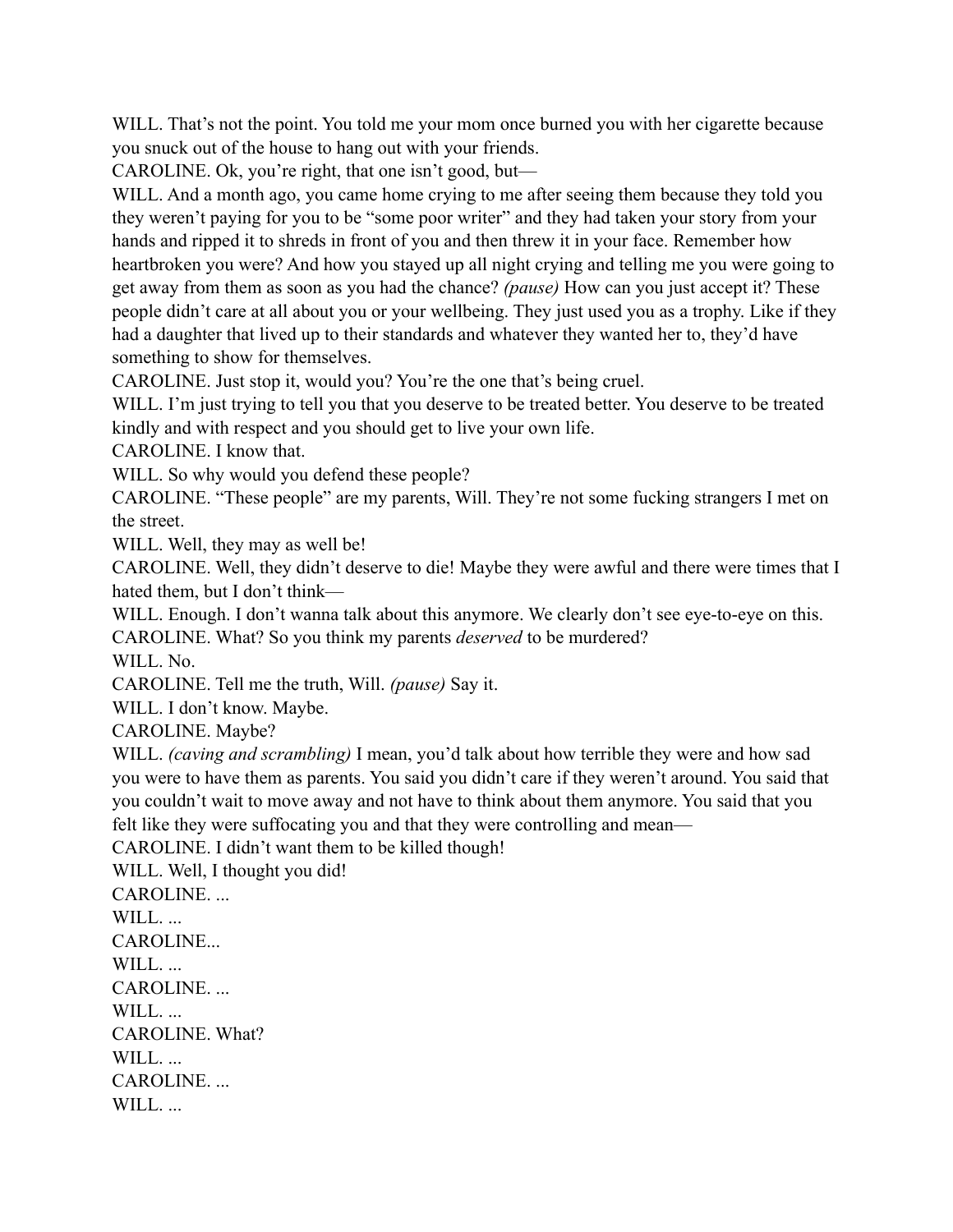CAROLINE. *(realization)* Will...

*CAROLINE looks at WILL in horror.* 

CAROLINE. Oh my God. No. Was it—it was you? You're the one? WILL. We need to go. CAROLINE. You did this? WILL. Caroline. CAROLINE. *(overlapping)* How could you do this? WILL. *(overlapping)* I wasn't going to let them hurt you anymore. CAROLINE. *(overlapping)* It can't be you. WILL. *(overlapping)* They were killing you. CAROLINE. *(overlapping)* When did you even— WILL. *(overlapping)* I did it for you. CAROLINE. *(overlapping)* I don't understand how you could— WILL. Because I love you! CAROLINE. ... WILL... CAROLINE. You—you're a murderer. WILL. *(pause)* No. I—I thought it was what you wanted. CAROLINE. ... WILL... CAROLINE. What the FUCK gave you that idea? WILL. *(scrambling)* You were so unhappy, they were killing you, I just—I thought— CAROLINE. *(quietly)* Oh my God. So, what? You just thought you'd — WILL. It wasn't my plan in the beginning— CAROLINE. But it was your plan at some point? WILL. *(frustrated)* No, just listen to me—I didn't mean to do it at first. I didn't want to. CAROLINE. Oh, so what? You just accidentally killed them then? WILL. *(exasperated)* Yes! I mean, sort of. I went over to your parents' house to talk to them and they just wouldn't let me say anything. And, I don't know—I don't know, they told me they didn't want us to be together and they were trying to force me to leave. I just got so angry and I thought about everything you told me and I just lost it. CAROLINE. ... WILL. You're better off without them. CAROLINE. So you murdered them. *(pause)* That wasn't your decision to make, Will. Why did you think that you get to decide if they live or die? You don't know them. WILL. You weren't living. They weren't supporting you in something that really mattered to you. CAROLINE. A lot of parents don't support their kid's choices. I was just frustrated. I just wanted you to listen to me. *(pause)* They were going to change their minds about it.

WILL. How do you know that?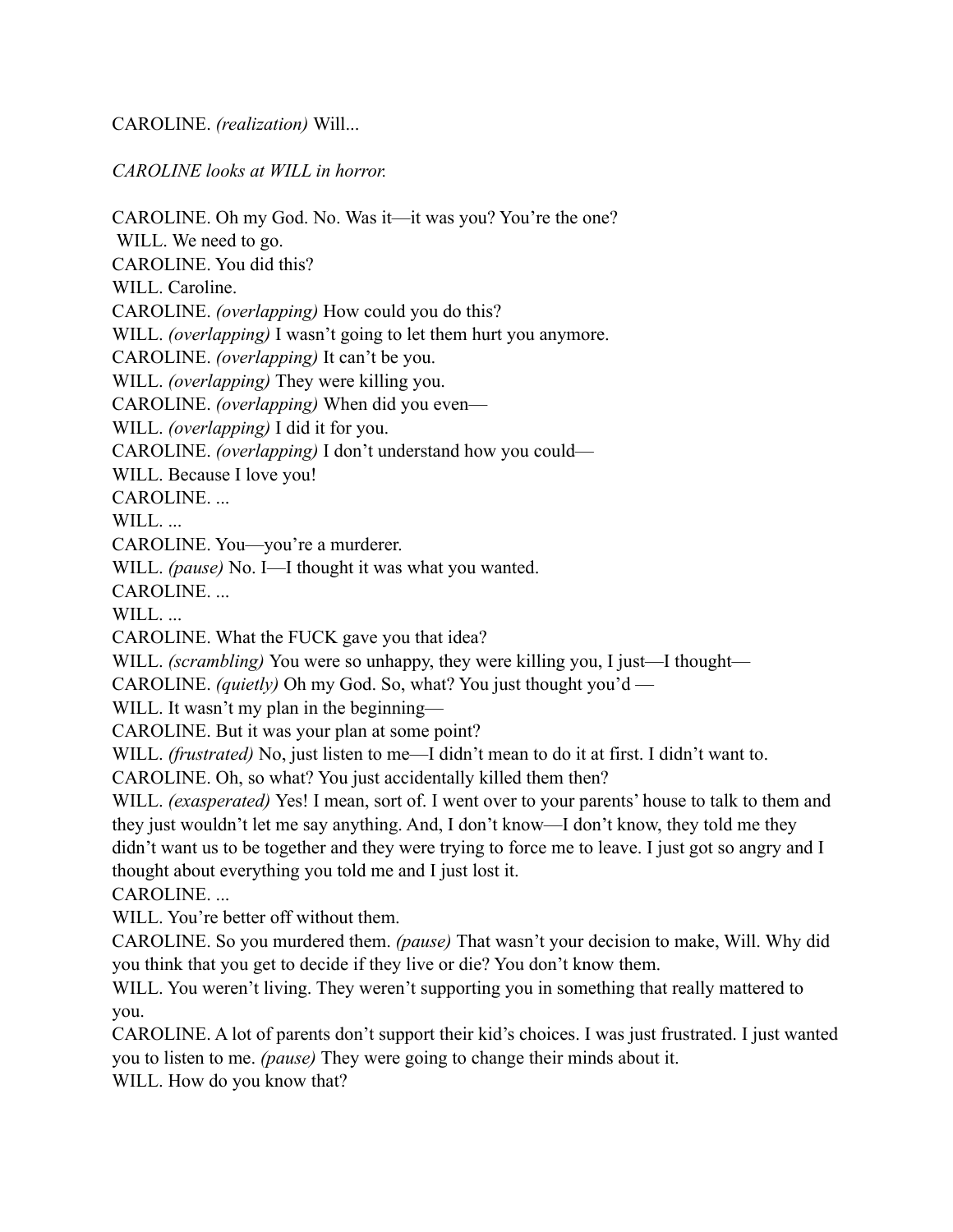CAROLINE. Because that's how parents are. They're strict and hard, but they want their kids to be happy.

WILL. You weren't happy with them around, though!

CAROLINE. Well now I don't even have the chance to see if I could be!

WILL.

CAROLINE. ...

WILL...

CAROLINE. I was fine. I was handling it.

WILL. That's not the same thing.

CAROLINE. *(pause, thinking)* When did you decide to do this?

WILL. ...That night, when you came home crying.

CAROLINE. So you did plan it.

WILL...

CAROLINE. God.

WILL...

CAROLINE. What were you even going to talk to them about?

WILL...

CAROLINE. ...

WILL. This is what you told me to do.

CAROLINE. I NEVER told you to do this. Why would I actually want something like this to happen?

WILL. Then why would you write the letters and—and everything you told me— *(clarifying his*) *thoughts)* You wrote me these letters talking about how you wished your parents were dead, what was I fucking supposed to think?

CAROLINE. Oh my god, the letters didn't mean anything! I was just saying things! WILL. *(matter-of-factly)* I did what you wanted.

CAROLINE. I can't believe you did this. You're actually insane! *(pause)* You took my parents from me. I don't have anyone.

WILL. You have me.

CAROLINE. No. Don't fucking say that to me.

WILL. I...

CAROLINE. ...

WILL. I was going to tell you about all of this when we got there, I swear.

CAROLINE. *(her heart slowly breaking as she pieces this all together)* And, what? You didn't think I'd be mad if you took me on a romantic getaway? You thought you could just take me away and everything would be fine?

WILL. ...I guess, I don't know. I thought you would just be happier.

CAROLINE. *(mulling over the word)* Happier.

WILL. I can't change it now, Care. I'm sorry. I thought I was doing what was right for you. CAROLINE. ...

WILL...

CAROLINE. I know.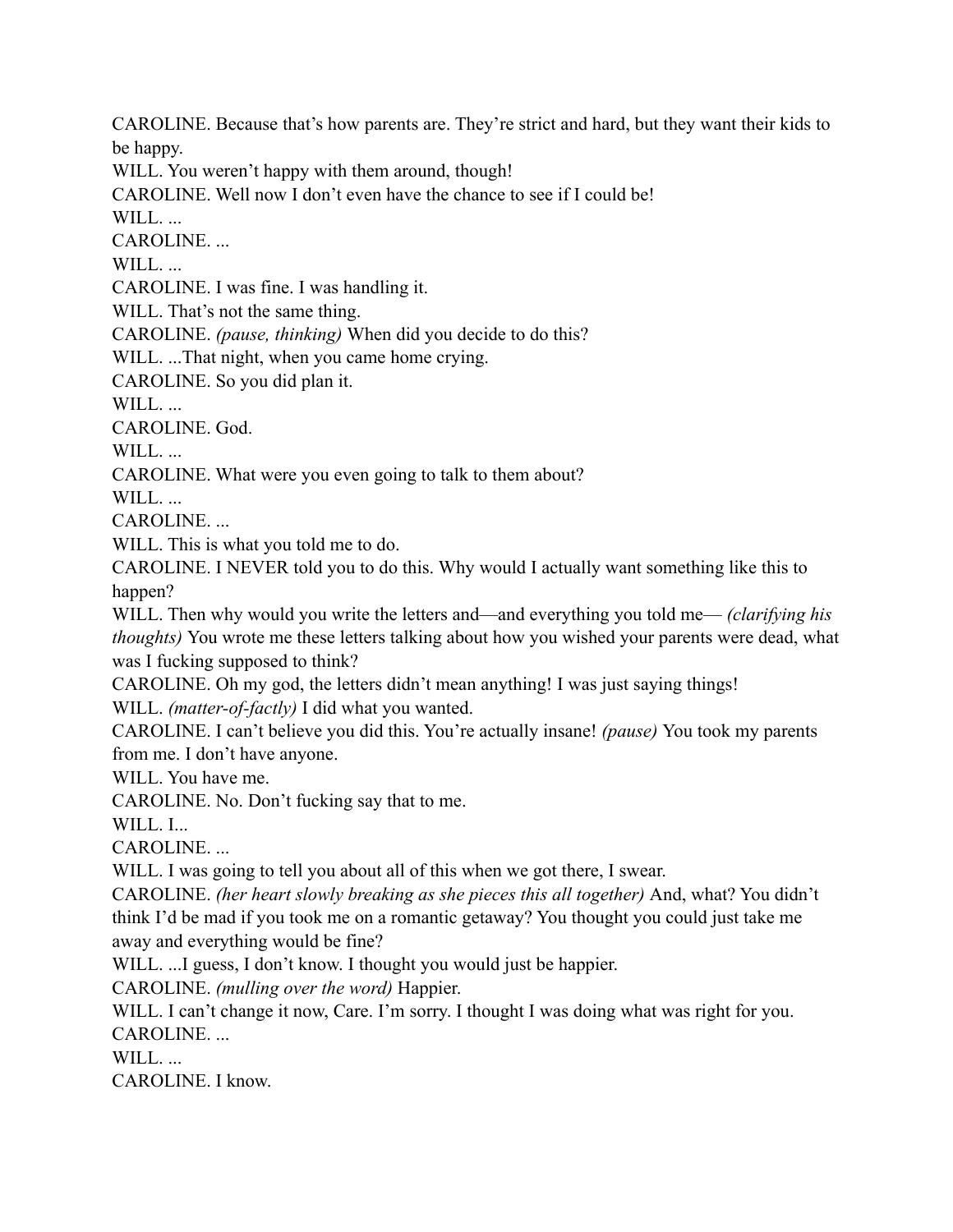*CAROLINE takes a last look at him, then turns to leave. WILL grabs her arm. CAROLINE tries to get free.* 

CAROLINE. Let GO, Will. WILL. Please don't go. Stay with me. Or—or go with me. CAROLINE. I can't. I won't. WILL. Yes, you can. I love you. You don't have to worry. CAROLINE. I can't—*(correcting herself)* I'm not going with you. Fucking let go of me, Will! *(further struggle)* Let go of me!

*They struggle for a moment before CAROLINE manages to break free and runs towards the bedroom door.* 

WILL. *(desperate, last attempt)* I have the letters, remember?

*CAROLINE freezes as she realizes what he's said.*

CAROLINE. What about them? WILL. I mean, you say a lot of things in them.

 *WILL takes a letter from his pocket and unfolds it to read.* 

WILL. *(reading)* "I keep thinking of ideas, trying to come up with a plan. They live far out of town, no one would know if they were gone for a while…"

*WILL looks at CAROLINE, as if daring her to move or fight.*

CAROLINE. ... WILL... CAROLINE. … WILL... CAROLINE. *(struggling for words)* You wouldn't really— WILL. The police don't have anyone for it yet. CAROLINE. You can't honestly believe that the police would— WILL. You're the one who'd have the motive here, Care. Not me. They don't have any other evidence. This would be a big break for them. CAROLINE. You said...you said you did this for me, but you'd really— WILL. I won't have to if you come with me. CAROLINE. (*pause)* Why would you do this? WILL. Because I need you, Care. I'm sorry it has to be this way, I really am. You know now, so I need you to trust me on this. *(pause)* You love me, don't you? I did this because I love you. You have to know that. I need you to know that. I really do love you. So, come with me.